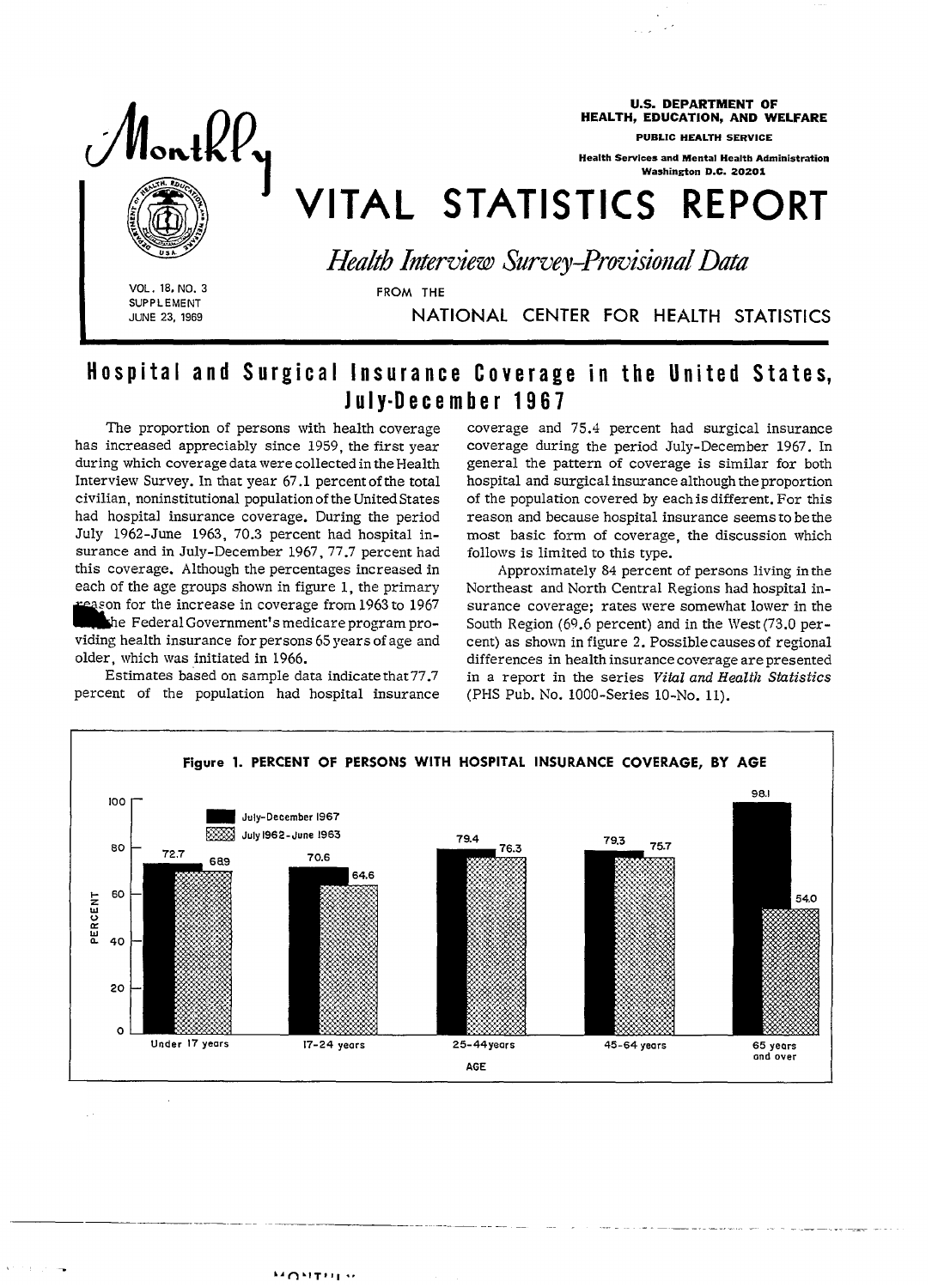

Table 1. PERCENT DISTRIBUTION OF PERSONS IN TOTAL POPU-LATION, BY HOSPITAL AND SURGICAL INSURANCE COVERAGE ACCORDING TO SEX AND AGE: UNITED STATES, JULY-DECEMBER 1967

|                           | Total            | Hospital insurance |                | Surgical insurance |                |
|---------------------------|------------------|--------------------|----------------|--------------------|----------------|
| Sex and age               | popu-<br>lation- | Insured            | Not<br>insured | <b>Tnsured</b>     | Not<br>insured |
| <b>BOTH SEXES</b>         |                  |                    |                |                    |                |
| All ages                  | 100.0            | 77.7               | 19.8           | 75.4               | 22.2           |
| Under 17 years            | 100.0            | 72.7               | 24.7           | 71.0               | 26.3           |
| 17-24 years------------   | 100.0            | 70.6               | 26.5           | 68.6               | 28.6           |
| 25-44 years-------------  | 100.0            | 79.4               | 18.3           | 78.0               | 19.7           |
| 45-64 years------------   | 100.0            | 79.3               | 18.5           | 76.8               | 21.0           |
| 65 years and over------   | 100.0            | 98.1               | ¥              | 91.1               | 7.1            |
| MATE                      |                  |                    |                |                    |                |
| All ages---------         | 100.0            | 78.2               | 19.3           | 75.9               | 21.6           |
| Under 17 years---------   | 100.0            | 73.3               | 24.1           | 71.6               | 25.8           |
| $17-24$ years------------ | 100.0            | 71.1               | 25.8           | 69.1               | 27.8           |
| 25-44 years------------   | 100.0            | 80.7               | 16.8           | 79.3               | 18.3           |
| 45-64 years-----------    | 100.0            | 79.9               | 18.0           | 77.7               | 20.2           |
| 65 years and over-------  | 100.0            | 98.1               | ÷              | 91.0               | 7.3            |
| <b>FEMALE</b>             |                  |                    |                |                    |                |
| All ages --------         | 100.0            | 77.3               | 20.3           | 74.9               | 22.7           |
| Under 17 years---------   | 100.0            | 72.0               | 25.3           | 70.4               | 26.9           |
| 17-24 years------------   | 100.0            | 70.2               | 27.2           | 68.2               | 29.2           |
| 25-44 years------------   | 100.0            | 78.3               | 19.6           | 76.6               | 21.0           |
| 45-64 years ----------    | 100.0            | 76.7               | 19.0           | 76.1               | 21.7           |
| 65 years and over------   | 100.0            | 98.2               | ₩              | 91.2               | 7.0            |

Includes persons of unknown insurance status.

- f

The percent of persons covered by hospital. surance ranged from 53.8 for persons with a family income of less than \$3,000 to 89.2 for persons with a family income of more than \$10,000 (fig. 3). As shown in table 2, only 21.7 percent of persons under 17 years of age with a family income of less than \$3,000 had hospital insurance coverage, while the same age group living in families with an income of more than \$10,000 had a coverage rate of 88.4 percent.

Table 2. PERCENT DISTRIBUTION OF PERSONS IN TOTAL POPULA-TION, BY HOSPITAL AND SURGICAL INSURANCE COVERAGE AC-CORDING TO FAMILY INCOME AND AGE: UNITED STATES, JULY-DECEMBER 1967

|                           | Total                        |         | Hospital insurance | Surgical insurance |                                              |
|---------------------------|------------------------------|---------|--------------------|--------------------|----------------------------------------------|
| Family income and age     | popu-<br>lation <sup>1</sup> | Insured | Not<br>insured     | Insured            | Not<br>insured                               |
| UNDER \$3,000             |                              |         |                    |                    |                                              |
| All. ages---------        | 100.0                        | 53.8    | 43.4               | 50.0               | 47.2                                         |
| Under 17 years---------   | 100.0                        | 21.7    | 74.5               | 20.9               | 75.4                                         |
| 17-24 years------------   | 100.0                        | 49.4    | 48.0               | 47.5               | 49.9                                         |
| 25-44 years------------   | 100.0                        | 29.1    | 67.6               | 28.0               | 68.6                                         |
| 45-64 years-----------    | 100.0                        | 42.2    | 54.3               | 40.0               |                                              |
| 65 years and over------   | 100.0                        | 98.6    | ₩                  | 89.5               |                                              |
| \$3,000-\$4,999           |                              |         |                    |                    | $\mathbf{S} \mathbf{E} \mathbf{M}$<br>$\sim$ |
| All ages ---------        | 100.0                        | 63.3    | 34.3               | 60.5               | 37.1                                         |
| Under 17 years---------   | 100.0                        | 50.0    | 47.3               | 47.8               | 49.5                                         |
| 17-24 years------------   | 100.0                        | 58.0    | 38.0               | 55.5               | 40.5                                         |
| 25-44 years-------------  | 100.0                        | 56.6    | 39.1               | 56.7               | 41.0                                         |
| 45-64 years------------   | 100.0                        | 70.4    | 28.0               | 66.8               | 31.6                                         |
| 65 years and over------   | 100.0                        | 98.2    | ₩                  | 93.4               | 5.0                                          |
| \$5,000-\$6,999           |                              |         |                    |                    |                                              |
| All. ages ---------       | 100.0                        | 78.8    | 18.7               | 76.4               | 21.1                                         |
| Under 17 years---------   | 100.0                        | 74.7    | 22.5               | 72.6               | 24.6                                         |
| 17-24 years ------------- | 100.0                        | 73.2    | 24.3               | 71.0               | 26.5                                         |
| 25-44 years------------   | 100.0                        | 80.7    | 17.4               | 78.9               | 19.3                                         |
| 45-64 years ------------  | 100.0                        | 82.2    | 15.4               | 79.2               | 18.4                                         |
| 65 years and over------   | 100.0                        | 98.0    | ¥                  | 92.9               | 4.9                                          |
| \$7,000-\$9,999           |                              |         |                    |                    |                                              |
| All ages ---------        | 100.0                        | 87.8    | 10.3               | 86.2               | 11.9                                         |
| Under 17 years---------   | 100.0                        | 86.8    | 11.0               | 85.4               | 12.3                                         |
| 17-24 years------------   | 100.0                        | 81.2    | 16.8               | 79.1               | 18.9                                         |
| 25-44 years-------------  | 100.0                        | 89.3    | 9.0                | 58.1               | 10.1                                         |
| 45-64 years-------------  | 100.0                        | 89.6    | 8.8                | 87.7               | 10.6                                         |
| 35 years and over ------  | 100.0                        | 98.7    | ₩                  | 92.7               | 6.0                                          |
| \$10,000 AND OVER         |                              |         |                    |                    |                                              |
| All ages---------         | 100.0                        | 89.2    | 8.6                | 87.6               | 10.1                                         |
| Under 17 years---------   | 100.0                        | 88.4    | 9.2                | 86.9               | 10.7                                         |
| 17-24 years-------------  | 100.0                        | 83.7    | 13.6               | 82.3               | 15.0                                         |
| 25-44 years ------------  | 100.0                        | 89.9    | 8.1                | 88.7               | 9.2                                          |
| 45-64 years-------------  | 100.0                        | 91.0    | 7.0                | 89.0               | 9.0                                          |
| 65 years and over------   | 100.0                        | 97.4    | ۰.⊭                | 94.6               | $3.3$ $-$                                    |
|                           |                              |         |                    |                    |                                              |

Includes persons of unknown insurance status.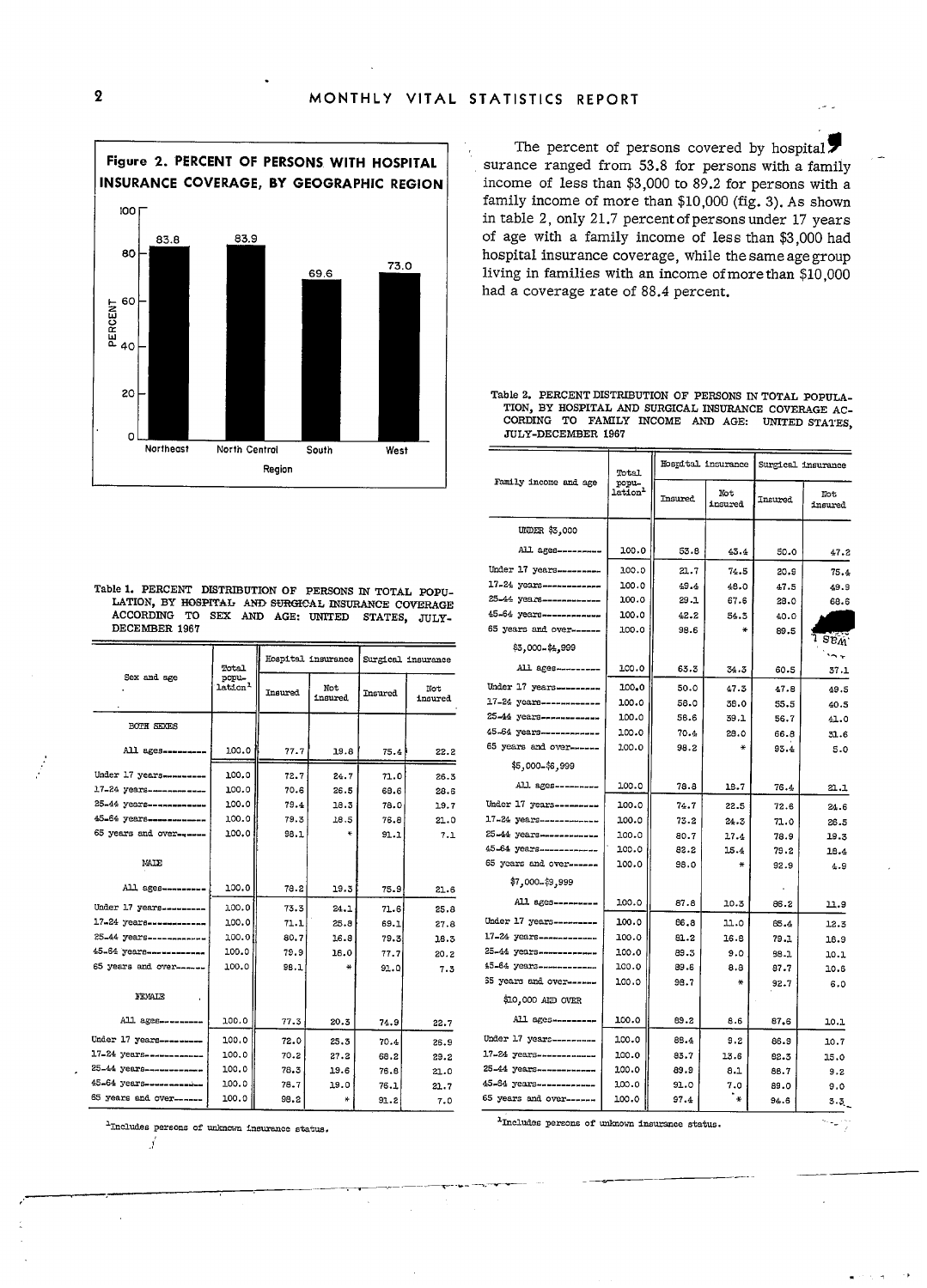Table 3. PERCENT DISTRIBUTION OF PERSONS IN TOTAL POPU-LATION, BY HOSPITAL AND SURGICAL INSURANCE COVERAGE ACCORDING TO GEOGRAPHIC REGION AND AGE: UNITED STATES, JULY-DECEMBER 1967

المستحدث المست

 $\sim$ 

| Region and age                                                                                                                                       | Total<br>popu-<br>lution <sup>1</sup>     |                                          | Hospital insurance                | Surgical insurance                   |                                      |
|------------------------------------------------------------------------------------------------------------------------------------------------------|-------------------------------------------|------------------------------------------|-----------------------------------|--------------------------------------|--------------------------------------|
|                                                                                                                                                      |                                           | Insured                                  | Not<br>insured                    | Insured                              | Not<br>insured                       |
| <b>NORTHEAST</b>                                                                                                                                     |                                           |                                          |                                   |                                      |                                      |
| All ages --------                                                                                                                                    | 100.0                                     | 83.8                                     | 14.9                              | 61.0                                 | 17.7                                 |
| Under 17 years---------<br>17-24 years------------<br>25-44 years------------<br>45-64 years------------<br>65 years and over------<br>NORTH CENTRAL | 100.0<br>100.0<br>100.0<br>100.0<br>100.0 | 79.8<br>75.0<br>84.3<br>86.6<br>98.9     | 18.6<br>22.9<br>14.7<br>12.2<br>÷ | 77.6<br>72.0<br>82.0<br>83.4<br>93.B | 20.9<br>26.0<br>16.9<br>15.4<br>5.3  |
| All ages---------                                                                                                                                    | 100.0                                     | 83.9                                     | 14.1                              | 81.6                                 | 16.4                                 |
| Under 17 years---------<br>17-24 years------------<br>25-44 years------------<br>45-64 years------------<br>65 years and over------<br>SOUTH         | 100.0<br>100.0<br>100.0<br>100.0<br>100.0 | 81.4<br>77.9<br>84.9<br>83.9<br>98.4     | 16.5<br>19.5<br>13.4<br>14.1<br>¥ | 79.2<br>75.1<br>83.6<br>81.3<br>93.9 | 18.6<br>22.3<br>14.6<br>16.7<br>4.7  |
| All ages---------                                                                                                                                    | 100.0                                     | 69.6                                     | 26.9                              | 67.2                                 | 29.3                                 |
| Under 17 years ---------<br>17-24 years-------------<br>25-44 years------------<br>45-64 years------------<br>65 years and over------                | 100.0<br>100.0<br>100.0<br>100.0<br>100.0 | 61.8<br>64.7<br>72.4<br>69.9<br>97.6     | 34.1<br>32.4<br>23.8<br>27.1      | 60.6<br>63.4<br>71.0<br>67.5<br>87.1 | 35.3<br>33.7<br>25.1<br>29.5<br>10.6 |
| <b>WEST</b>                                                                                                                                          |                                           |                                          |                                   |                                      |                                      |
| All ages ---------                                                                                                                                   | 100.0                                     | 73.0                                     | 24.2                              | 71.5                                 | 25.7                                 |
| Under 17 years---------<br>17-24 years------------<br>25-44 years-------------<br>45-64 years------------<br>65 years and over------                 | 100.0<br>100.0<br>100.0<br>100.0<br>100.0 | 67.5<br>63.9<br>76.0<br>$75 - 8$<br>97.3 | 29.9<br>32.0<br>21.6<br>21.4      | 66.6<br>63.1<br>75.2<br>74.8<br>88.9 | 30.7<br>32.8<br>22.4<br>22.5<br>8.4  |

<sup>1</sup>Includes persons of unknown insurance status.

Table 4. PERCENT DISTRIBUTION OF PERSONS IN TOTAL POPU-LATION, BY HOSPITAL AND SURGICAL INSURANCE COVERAGE ACCORDING TO GEOGRAPHIC REGION AND FAMILY INCOME: UNITED STATES, JULY-DECEMBER 1967

| Region and<br>family income                                                                                                                            | Total                                     | Hospital insurance                   |                                      | Surgical insurance                   |                                      |
|--------------------------------------------------------------------------------------------------------------------------------------------------------|-------------------------------------------|--------------------------------------|--------------------------------------|--------------------------------------|--------------------------------------|
|                                                                                                                                                        | popu-<br>lation <sup>1</sup>              | Insured                              | Not<br>insured                       | Insured                              | Not<br>insured                       |
| NORTHEAST                                                                                                                                              |                                           |                                      |                                      |                                      |                                      |
| All incomes <sup>2</sup> -----                                                                                                                         | 100.0                                     | 83.8                                 | 14.9                                 | 81.0                                 | 17.7                                 |
| Under \$3,000-----------<br>\$3,000-\$4,999----------<br>\$5,000-\$6,999----------<br>\$7,000-\$9,999----------<br>\$10,000 and over-------            | 100.0<br>100.0<br>100.0<br>100.0<br>100.0 | 60.1<br>65.7<br>83.6<br>92.5<br>93.0 | 39.1<br>33.0<br>15.2<br>6.8<br>5.3   | 55.9<br>62.1<br>80.1<br>90.7<br>91.0 | 43.3<br>36.8<br>18.7<br>8.6<br>7.4   |
| NORTH CENTRAL<br>All incomes------                                                                                                                     | 100.0                                     | 83.9                                 | 14.1                                 | 81.6                                 | 16.4                                 |
| Under \$3,000-----------<br>\$3,000-\$4,999-----------<br>\$5,000-\$6,999-----------<br>\$7,000-\$9,999----------<br>\$10,000 and over-------<br>SOUTH | 100.0<br>100.0<br>100.0<br>100.0<br>100.0 | 66.7<br>69.1<br>84.4<br>91.0<br>92.0 | 31.4<br>27.7<br>13.2<br>7.5<br>6.5   | 63.6<br>66.3<br>82.0<br>68.7<br>90.3 | 34.7<br>30.6<br>15.5<br>9.9<br>8.2   |
| All incomes------                                                                                                                                      | 100.0                                     | 69.6                                 | 26.9                                 | 67.2                                 | 29.3                                 |
| Under \$3,000-----------<br>\$3,000-\$4,999----------<br>\$5,000-\$6,999----------<br>\$7,000-\$9,999----------<br>\$10,000 and over-------<br>vrst    | 100.0<br>100.0<br>100.0<br>100.0<br>100.0 | 47.8<br>60.9<br>74.2<br>83.6<br>83.9 | 48.4<br>36.2<br>22.5<br>13.5<br>12.4 | 44.0<br>57.9<br>72.3<br>82.6<br>82.0 | 52.4<br>39.2<br>24.4<br>14.5<br>14.2 |
| All incomes ------                                                                                                                                     | 100.0                                     | 73.0                                 | 24.2                                 | 71.5                                 | 25.7                                 |
| Under \$3,000-----------<br>\$3,000-\$4,999----------<br>\$5,000-\$6,999----------<br>$$7,000-$9,999$ -----------<br>\$10,000 and over-------          | 100.0<br>100.0<br>100.0<br>100.0<br>100.0 | 45.1<br>55.9<br>70.0<br>81.0<br>85.9 | 51.5<br>42.2<br>27.4<br>15.8<br>11.8 | 41.1<br>54.7<br>68.0<br>80.0<br>85.4 | 55.5<br>43.3<br>29.3<br>16.8<br>12.3 |

 $\frac{1}{2}$  includes persons of unknown insurance status.  $\frac{2}{2}$  includes persons of unknown income.



 $\sim$